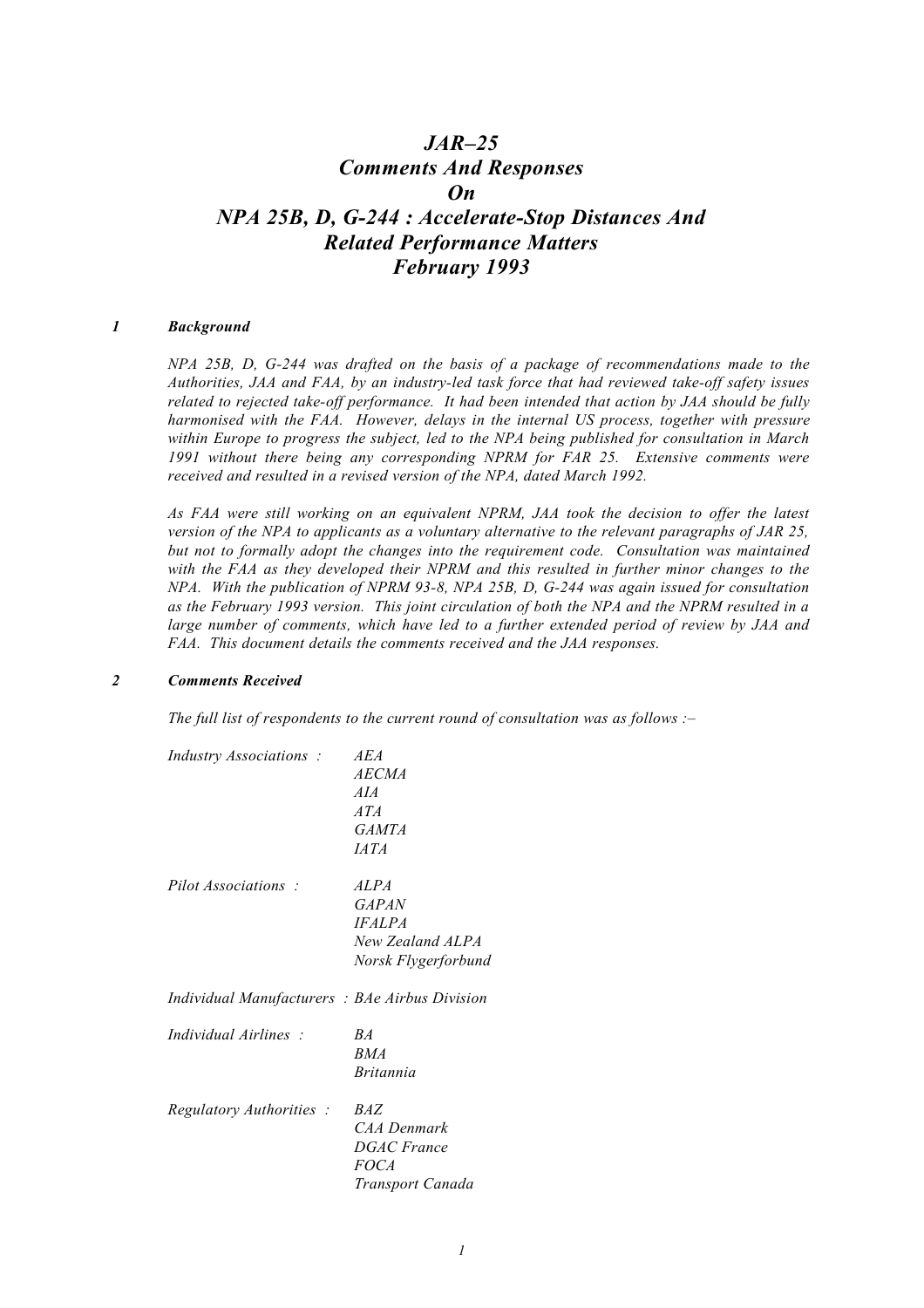# *3 Responses to Comments*

# *3.1 General*

*The comments received ranged from 'no comment', through general comments of support (often with the proviso of ensuring JAA/FAA harmonisation), to detailed comments against specific proposals. A number of comments were received on the related operational aspects and retroactivity, referred to in the NPA but addressed in JAR-OPS Part 1. One commentator in particular made a very extensive submission to FAA on this aspect and copied it to JAA for information.*

*Given the extensive nature of the comments received, and a high degree of duplication between many of them, this document does not reproduce them in full. Instead, the comments are reviewed collectively against the individual proposals of the NPA. The related aspects covered in JAR-OPS are also addressed.*

# *3.2 Discussion of Comments on Individual NPA Proposals*

# *3.2.1 Definition of Take-off Decision Speed (NPA paragraph 2.1.1)*

*A number of comments were received on the proposal to introduce a definition of 'Take-off Decision Speed' into JAR 1. These invoked the philosophies behind the take-off go/no-go decision process and the treatment of pilot recognition and reaction delays. Some commentators pointed out that the emphasis of advice from manufacturers and modern crew training programmes was that the decision speed, V1, was the point by which the pilot should have initiated actions to bring the aircraft to a halt in the event of a decision to reject the take-off. Others take the view that with as little as 1 second between the assumed engine failure speed,*  $V_{EF}$ *, and V1, this is inadequate for the pilot to complete the recognition, analysis and response process, thus making 'decision speed' a misnomer.*

*JAA recognises that even with the benefit of effective crew training, a critical failure close to*  $V<sub>1</sub>$  *is a rare and unpredictable event for the line crew to deal with. Human factors considerations and the evidence of past RTO overrun accidents confirm that a safety margin based solely on a 1 second delay between engine failure and initiation of braking action is inadequate to cover the recognition and reaction process. However, the safety provided for by the requirements is a combination of the*  $V_{EF}$  *to V<sub>1</sub> delay time and the distance margin added to the certification demonstration of accelerate-stop distance to address operational contingencies. A balance needs to be achieved between the commercially penalising operational implications of performance margins and what it is reasonable to expect an adequately trained crew to achieve when faced with a critical, but rare, event. This balance needs to be achieved by a combination of performance scheduling and attention to the decision and reaction process in crew training. The training aspects are being emphasised through other initiatives, including the Take-off Safety Training Aid package produced by leading manufacturers, in consultation with FAA, as a further product of the task force recommendations. JAA concludes that it is right for the regulations to support and confirm the accepted training philosophies, with V1 emphasised as the speed by which action should be initiated in an RTO, albeit with the additional margin of a distance safety factor.*

*In response to these comments this proposal of the NPA is further revised to delete reference to the term 'Take-off Decision Speed' but to amend the existing definition of the abbreviation 'V<sub>1</sub>'*, *emphasising the intended nature of this as a crew action speed. However, the recognised short duration of the delay time portion of the overall safety margin emphasises the need for the additional distance margin to be adequate. In particular, it should be used only to cover random operational contingencies. Significant predictable factors, such as alignment distance, need to be addressed separately and not treated as random events that are covered adequately by the general safety margins.*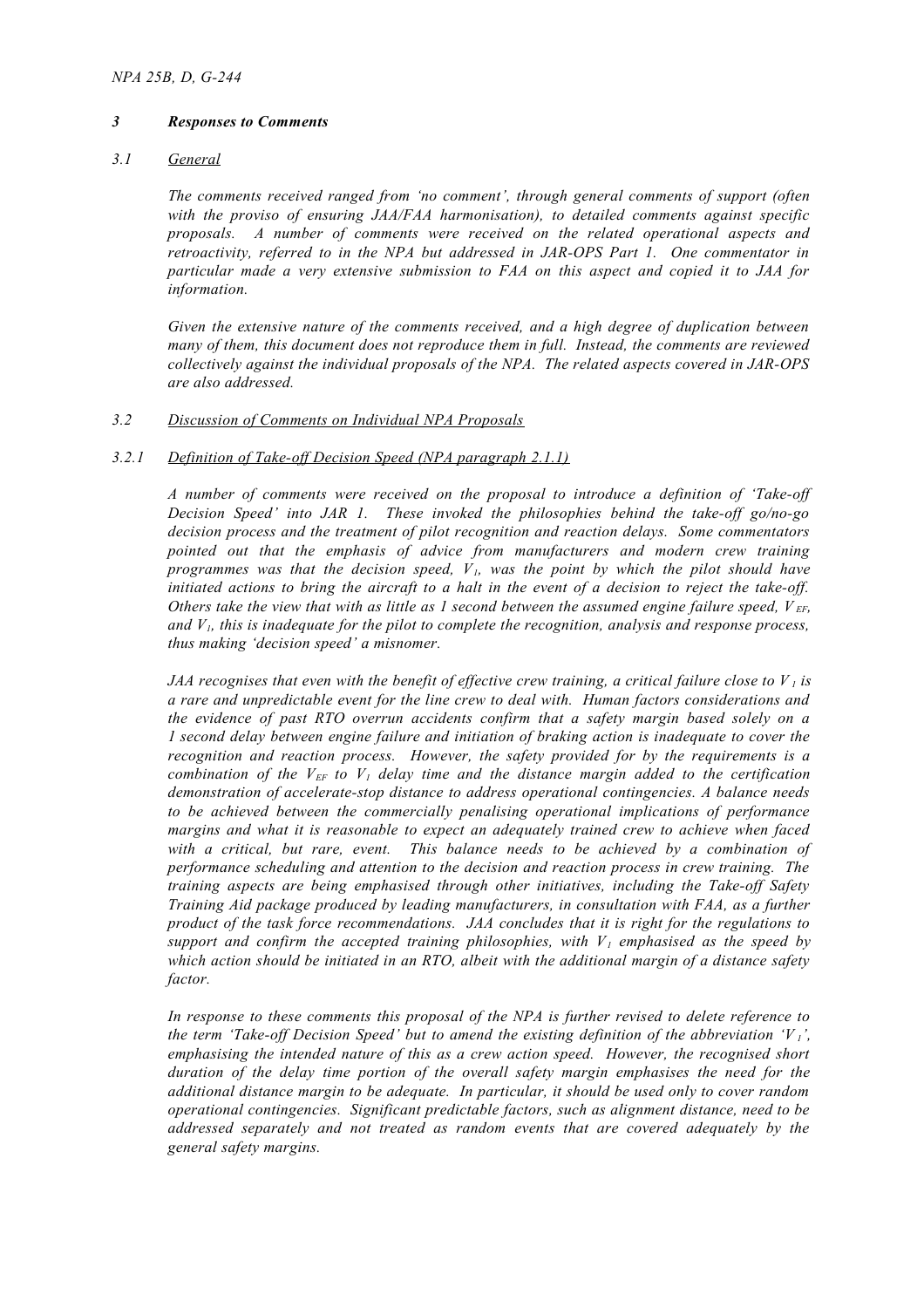# *3.2.2 Definition of Screen Height. (NPA paragraph 2.1.1)*

*No comments were received on this aspect of the NPA. However, such a definition was not included in NPRM 93-8. While it is a commonly used term, it is not used in the requirements specifying the determination of take-off distance and only arose in the context of the NPA due to the proposed definition of Take-off Decision Speed. In seeking harmonisation with FARs, and given the changes discussed in the previous section, this proposal is deleted.*

# 3.2.3 *Definition of V<sub>EF</sub>. (NPA paragraph 2.1.2)*

*One commentator proposed that the definition of VEF should include the constraint that it must not be less than VMCG. For large aeroplanes, certificated to JAR 25, this is adequately addressed by JAR 25.107(a)(1). The purpose of the definition in JAR 1 is to introduce a standard term that may then be used in various other JAR parts. These may include design codes for other categories of aircraft (e.g. small aeroplanes or rotorcraft) where the concept of V MCG is either not used or is inappropriate. Thus, this proposed addition to the JAR 1 definition is not appropriate and the NPA proposal is adopted unchanged.*

# *3.2.4 ACJ 25.101 (h)(3). (Not addressed in NPA)*

*The NPA did not propose any change to the ACJ to JAR 25.101(h)(3), which deals with the treatment of delay times between consecutive pilot actions in determining the accelerate-stop distance. However, commentators have pointed out that the wording of this ACJ is no longer consistent with the proposed derivation of this distance. JAA concurs and the adoption of these proposals will include a completely revised text for this ACJ which reflects the latest requirement standard.*

# *3.2.5 JAR 25.101(i). (NPA paragraph 2.2.1)*

*A number of comments referred to this proposal. Points raised, other than endorsement of the proposal as written, were :–*

- *– the requirement should permit flexibility to allow for partial wear states to be determined and accounted for.*
- *– this consideration had already been accounted for by AD action.*
- *– the requirement should specify the 'least effective' wear state rather than fully worn.*
- *– the inclusion of landing distances should be deleted.*

*No specific proposals were made as to how partial wear states might be allowed for. Various methods might be envisaged, some, but not all, of which might be acceptable to the authorities. JAA, in consultation with FAA, is prepared to consider this as a follow-on rule making activity, but in the absence of more detailed proposals at this time, this aspect is considered to be beyond the scope of the present NPA.*

*A variation on the comment for allowing flexibility was that the performance should be based on all brakes worn to 90% of the permitted limit. This was on the basis that brake wear would be variable from one wheel to another and 90% was, statistically, an adequate means of accounting for a realistic worst case. JAA believes that the scheduled performance should be achievable throughout the permitted wear range and the worst case of all brakes fully worn should be accounted for. A further consideration is that if some individual brake units were worn beyond the level at which they could absorb their full share of the aircraft's energy (even though this was compensated for in energy terms by other brakes being less worn), then in a maximum kinetic energy RTO those brakes would wear out completely, and lose all braking effectiveness, before the aircraft came to a stop. (This is what happened in the DC-10 RTO incident at Dallas/Fort Worth.) This would reduce the overall braking force with a consequent increase in stopping distance. The asymmetry of braking force would also introduce aircraft controllability concerns.*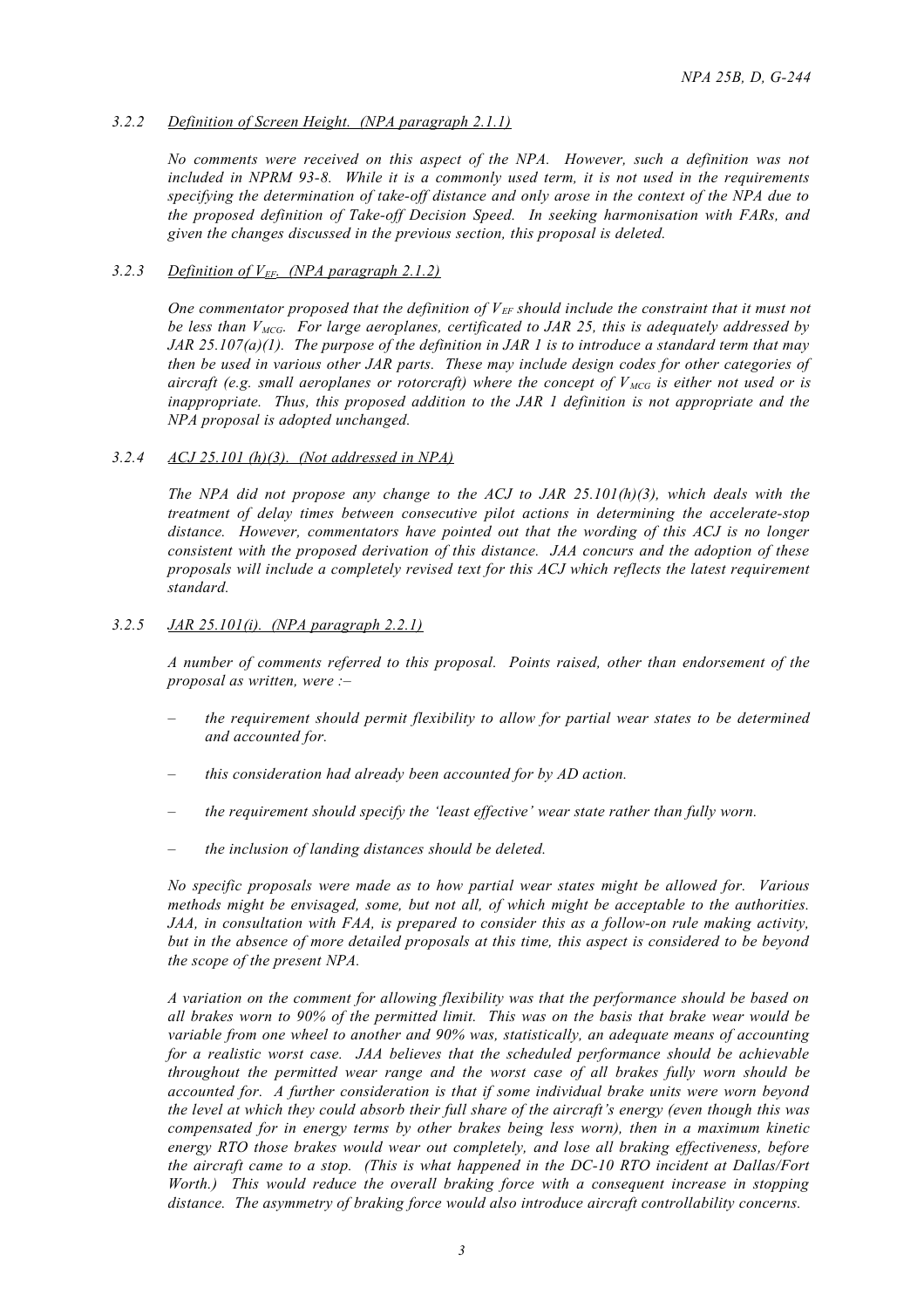*Brake wear raises two causes of concern, as discussed in section 3.2.3 of the NPA. These relate to energy capacity and braking force. The ADs referred to by some commentators resulted from an overrun incident which involved inadequate residual energy capacity on some of the brakes and only this aspect was addressed. The question of reducing braking force achievable as brakes wear, which is a factor with some brake designs, also needs to be addressed, as covered in the NPA. Thus, JAA does not accept that existing ADs have fully addressed the concerns raised by brake wear.*

*The commentator who proposed changing the text to refer to the brake wear state that produced the least effective braking action did not provide any substantiation of brake designs where effectiveness increases with wear. On the evidence available to the authorities it is reasonable to accept that 'fully worn' is the worst case and the suggested amendment would be an unnecessary complication, requiring additional substantiation for each certification.*

*Comments on the proposal for landing distances also to be based on fully worn brakes included the view that this was an unnecessary consideration, without safety benefit, as this would never be a significant factor at landing energy levels. JAA believes that the principle of accounting for the full range of permitted operational conditions is equally applicable to the landing case. It is anticipated that the normal substantiation of brake performance by manufacturers identifies energy or wear thresholds beyond which braking effectiveness reduces and will not require undue additional effort.*

*The proposal is adopted without technical change. However, to maintain harmonisation with FAR 25 text, a minor wording change has been introduced; 'aircraft brake assemblies' has been amended to 'aeroplane wheel brake assemblies'.*

## *3.2.6 ACJ 25.101(i). (NPA paragraph 2.2.2)*

*One commentator proposed that the final sentence be deleted on the basis that a flight test of the maximum kinetic energy RTO case is unnecessary if good correlation between flight tests and dynamometer tests exists. JAA does not agree. It is intended to permit flexibility between flight and rig tests in substantiating the effect of fully worn brakes over the range of operating conditions. However, the underpinning of this substantiation with one critical RTO test case at the limiting energy level and close to fully worn brakes is considered an essential element.*

*While JAA did not receive any comments on the earlier part of this proposed ACJ, in consultation with the FAA over the comments they also received, it was agreed to further amend the text. The text to be adopted is intended to provide the maximum flexibility for an applicant to show compliance with the requirement through a combination of aircraft and rig testing. The crossreference to JAR 25.735(i) is amended to JAR 25.109(h) to reflect the relocation of this test requirement. Sections 3.2.9 and 3.2.15 below refer.*

#### *3.2.7 JAR 25.105(c). (NPA paragraph 2.2.3)*

*The proposed amendment to this sub-paragraph introduced the requirement for take-off performance data to be determined on wet as well as dry smooth runways. No critical comments were received on this point. However, comments were submitted that manufacturers should be permitted to determine and schedule additional wet take-off data for runways with either a grooved or porous friction course (PFC) surface. As more fully discussed against the proposed amendments to JAR 25.109, these commentators believed that existing knowledge of such surfaces justified a higher wet runway friction level than for smooth runways without further testing on individual aircraft.*

*JAA recognises that grooved or PFC surfaces offer significant safety benefits through maintaining a higher friction level when wet. Giving credit for this through improved aircraft performance would offer an incentive to airport operators to install and maintain such surfaces. A concern, however, is the need to establish standards for the construction and maintenance of such surfaces and the need for procedures and resources to monitor adherence to those standards. The FAA have produced guidance material on this in the form of Advisory Circular 150/5320-12B. There*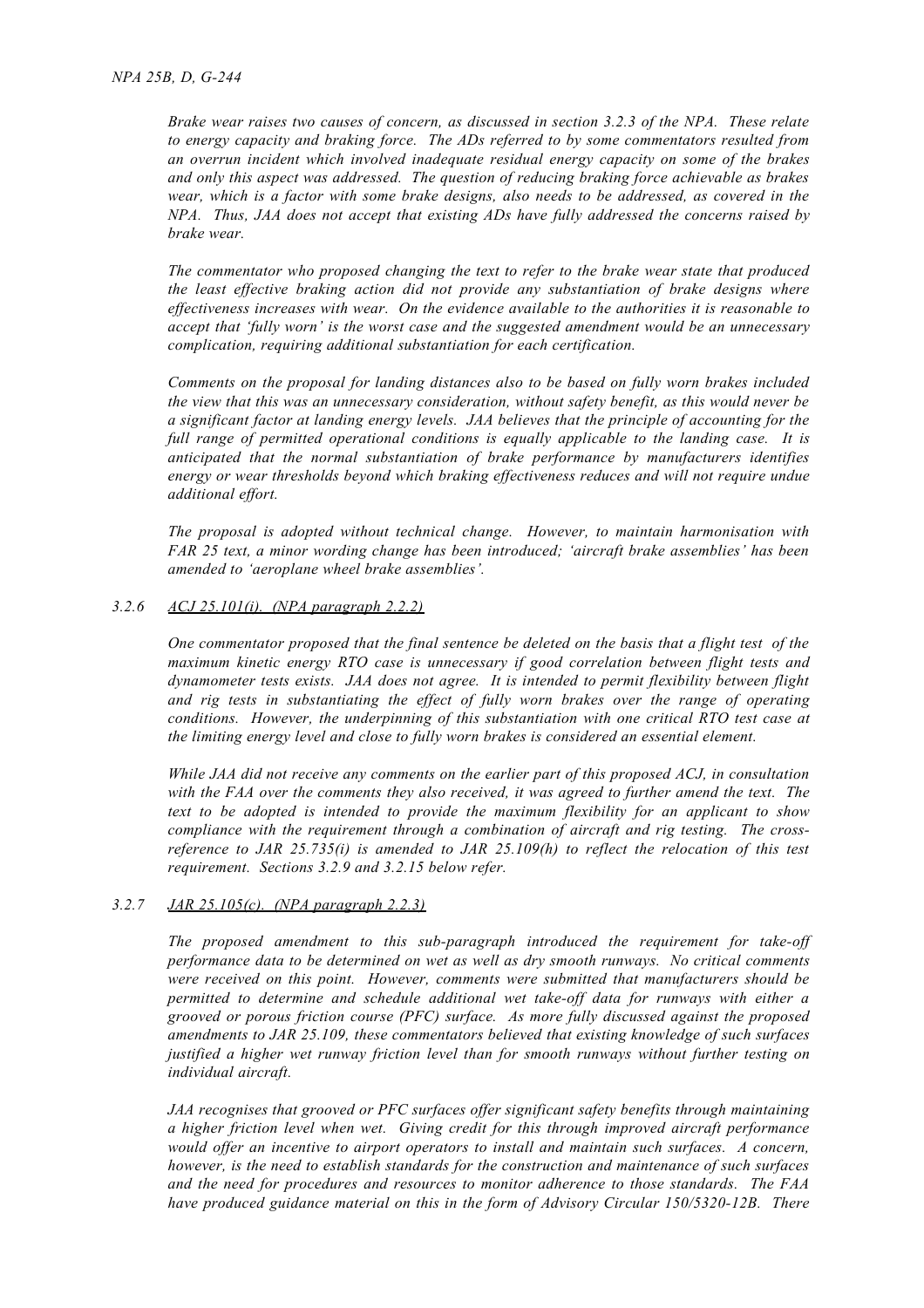*is no equivalent European material and airfield standards are not yet a harmonised topic under JAA.*

*Consequently, for the purposes of the performance requirements of JAR 25, JAA concurs with these comments and the adopted change to JAR 25.105(c) is further amended to permit the optional determination of additional data applicable to wet grooved or PFC surfaces. The need to ensure that individual runways are suitable to take credit for this alternative performance is addressed through the adoption of an addition to JAR 25.1533(a)(3) and an associated ACJ. It is intended that an operational approval will be granted for such data, when provided in the Flight Manual, to be used on particular runways.*

## *3.2.8 JAR 25.107(a)(2) (Not addressed in NPA)*

*In commenting on the JAR 1 definition of V1 along the lines now adopted by these amendments, one commentator proposed that JAR 25.107 should be amended to delete the words 'take-off decision speed'. JAA concurs that this proposal is consistent with the adopted amendment to JAR 1 and JAR 25.107(a)(2) is amended accordingly. The wording 'application of the first retarding means' has also been amended to reflect better the definition in JAR 1 and will now read 'initiation of the first action (e.g. applying brakes, reducing thrust, deploying speed brakes) to stop the aeroplane'.*

## *3.2.9 JAR 25.109 (NPA paragraph 2.2.4)*

*A very wide range of comments were received in connection with the proposals to amend JAR 25.109. Various pilot associations were critical of the proposed changes to delay times and distance margins, recognising that taken in isolation this was a reduction in standards compared to those in place since the adoption of Change 5 (Amendment 25-42 to FAR 25). Others commented that they concurred with these aspects strictly on the basis that they were adopted only in conjunction with the full package of proposals from the Task Force. JAA concurs that this aspect of the proposals should not be adopted except as part of the wider package referred to. This is discussed in greater detail in section 3.3 below. However, as part of this overall package, JAA believes the changes will provide a beneficial harmonisation of standards applicable to existing, derivative and new aircraft types alike.*

*Several comments were opposed to the proposed methodology for wet runway braking accountability in JAR 25.109(b)(2), particularly the proposed 50% factoring of the dry runway braking force in the torque-limited case. The basis of the proposed methodology was that it would provide a simple but adequate approximation to wet runway braking performance without demanding a more complex analysis of braking system operation. Under some conditions and at some speeds, this approximation was expected to be conservative, whereas in other conditions or at other speeds it was likely to be optimistic. On balance, taking 50% of the dry braking capability for all conditions was considered acceptable. However, JAA accepts the lack of technical justification for assuming that the torque capability of a brake is significantly affected by a runway being wet.*

*This aspect of the NPA led to extensive further consideration and discussions with interested parties to seek an alternative methodology that would account realistically for the stopping capability on a wet surface while recognising the concerns expressed over the '½ dry'*

 *proposal of the NPA. As a result of this review the adopted methodology for wet runway accountability has been revised from that initially proposed. A reference wet surface is now defined for smooth runways, based on a maximium available tyre to ground* µ*, expressed as a function of speed. This is derived from data published by the Engineering Sciences Data Unit (ESDU) in their report No. 71026 which defined and categorised the characteristics of a wide range of runways. The datum standard being adopted represents the boundary between ESDU's categories B and C. The ESDU data also shows the effect of tyre wear, which becomes significant over the final stages of wear. The adopted standard is that quoted by ESDU for 2 mm of tread depth remaining. The maximum available* µ *is also a function of tyre pressure and the adopted*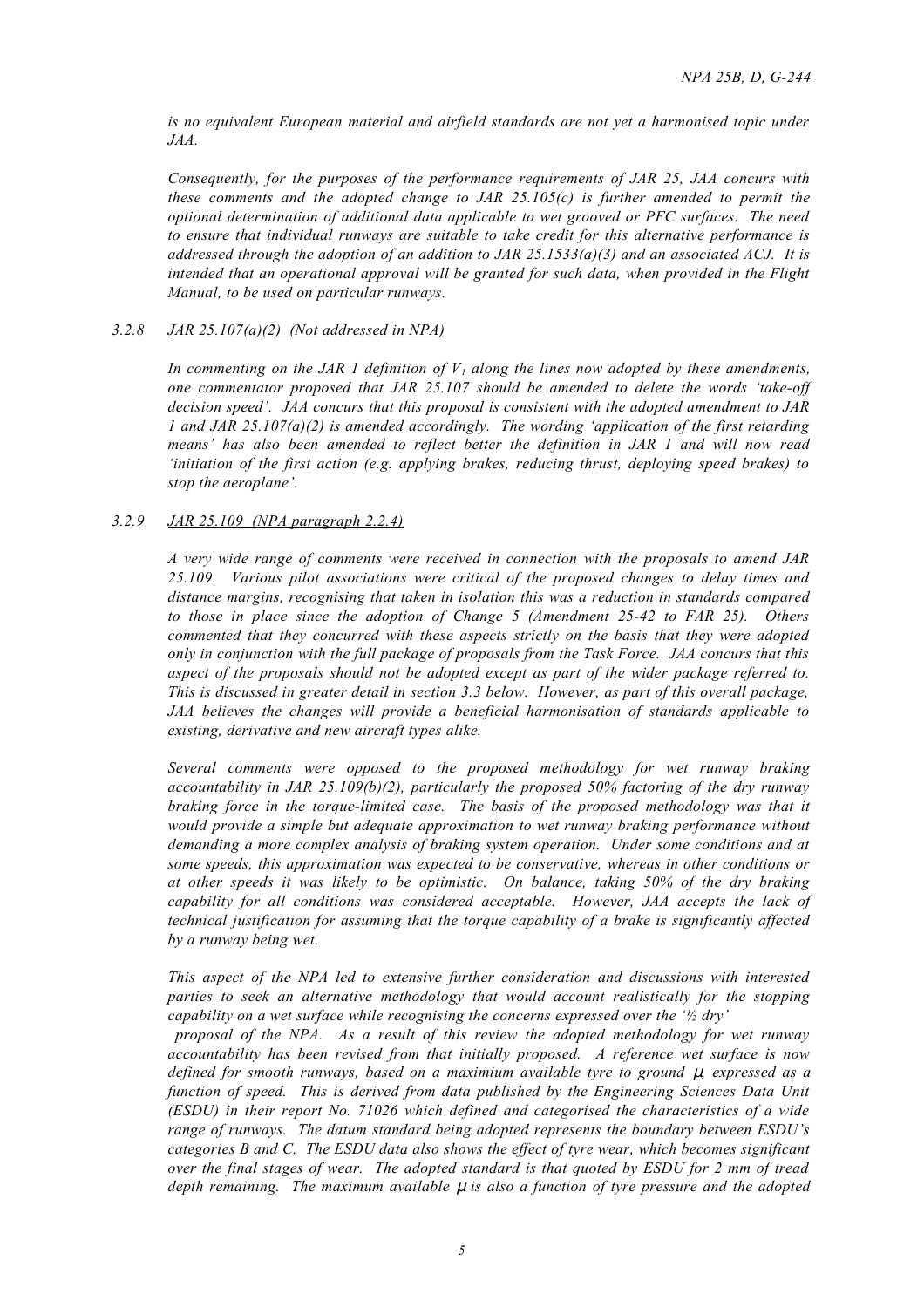*methodology requires the applicant to use the data applicable to the maximum certificated tyre pressure.*

*The actual wheel braking capability of a particular aircraft type on a wet smooth surface is then taken to be that due to the maximum available μ, factored by the efficiency of the aircraft's antiskid system and subject to the overriding limit of the maximum braking torque that has been demonstrated on a dry runway. This efficiency is a function of both system design and degree of tuning to the particular surface characteristics. System design has evolved greatly from the original 'ON/OFF' systems to the latest generation of high frequency modulating or adaptive systems. The early 'ON/OFF' systems were characterised by full release of brake pressure when an imminent skid was detected and a relatively slow frequency of response. This produced relatively long periods when little or no braking was being applied. The modulating, or adaptive, systems seek to limit the degree of brake pressure release to the minimum necessary to avoid skidding and, coupled with progressively higher response frequencies and enhanced control algorithms, are better able to detect and utilise the maximum available tyre to ground friction throughout the stop.*

*Two methods of determining the anti-skid efficiency to be assumed are provided for by the adopted change. The applicant may undertake the testing necessary, on a suitable wet surface, to establish an efficiency value. Alternatively, a suitably conservative default value, supported by limited test demonstrations on a wet runway, may be assumed. The default value depends on the system design and is 30% for 'ON/OFF' systems, 50% for early generation adaptive systems (defined as quasi-modulating for the purposes of this methodology) and 80% for the latest generation of adaptive systems (defined as fully modulating). Extensive ACJ guidance material has been introduced to assist with the application of this new methodology.*

*Despite the overwhelmingly critical nature of the comments received on the the NPA's proposed '½ dry' methodology, it is known that some manufacturers welcomed its simplicity and favoured its retention, at least as an option to the new methodology. JAA does not believe that giving 2 analytical methods, which could result in rather different results, would achieve the intended level of consistency. Manufacturers who favoured retaining the NPA proposal expressed concern over the potential complexity of determining anti-skid system efficiency under the adopted methodology. However, the option to use default efficiency values, supported by minimal, and largely qualitative, flight test demonstrations should provide for this concern, while retaining consistency in the requirements.*

*The option for applicants to schedule additional, enhanced, performance data for grooved or PFC runways, referred to in section 3.2.7 above, is covered in a new sub-paragraph (d) to JAR 25.109.* 

*Comments varied widely on the proposal to permit credit for reverse thrust in the accelerate-stop distance determination on wet runways. Some commentators favoured wider credit for reverse, to include the dry runway case also. One commentator advocated that credit for reverse should be restricted to contaminated runways. A further comment was that the proposals lacked necessary guidance on the criteria for granting such credit. JAA continues to support the recommendations of the Task Force that reverse thrust credit was appropriate in the wet runway case, as part of the re-balancing of risks, but introducing this as a further change in the dry runway case is not warranted by other compensatory changes within this package. The need for associated guidance material is accepted and this has been added to the proposals in the form of a new ACJ to JAR 25.109(f).*

#### *3.2.10 ACJ 25.109(a) (Not addressed in NPA)*

*This ACJ is now related to both JAR 25.109(a) and (b), and the cross-reference in the title is amended accordingly. In reviewing other comments, particularly the need for guidance material on credit for reverse thrust, it was recognised that greater amplification of this aspect on tubopropeller types would be beneficial. The text has therefore been expanded in a manner intended to ensure consistency with that of the new ACJ to JAR 25.109(f).*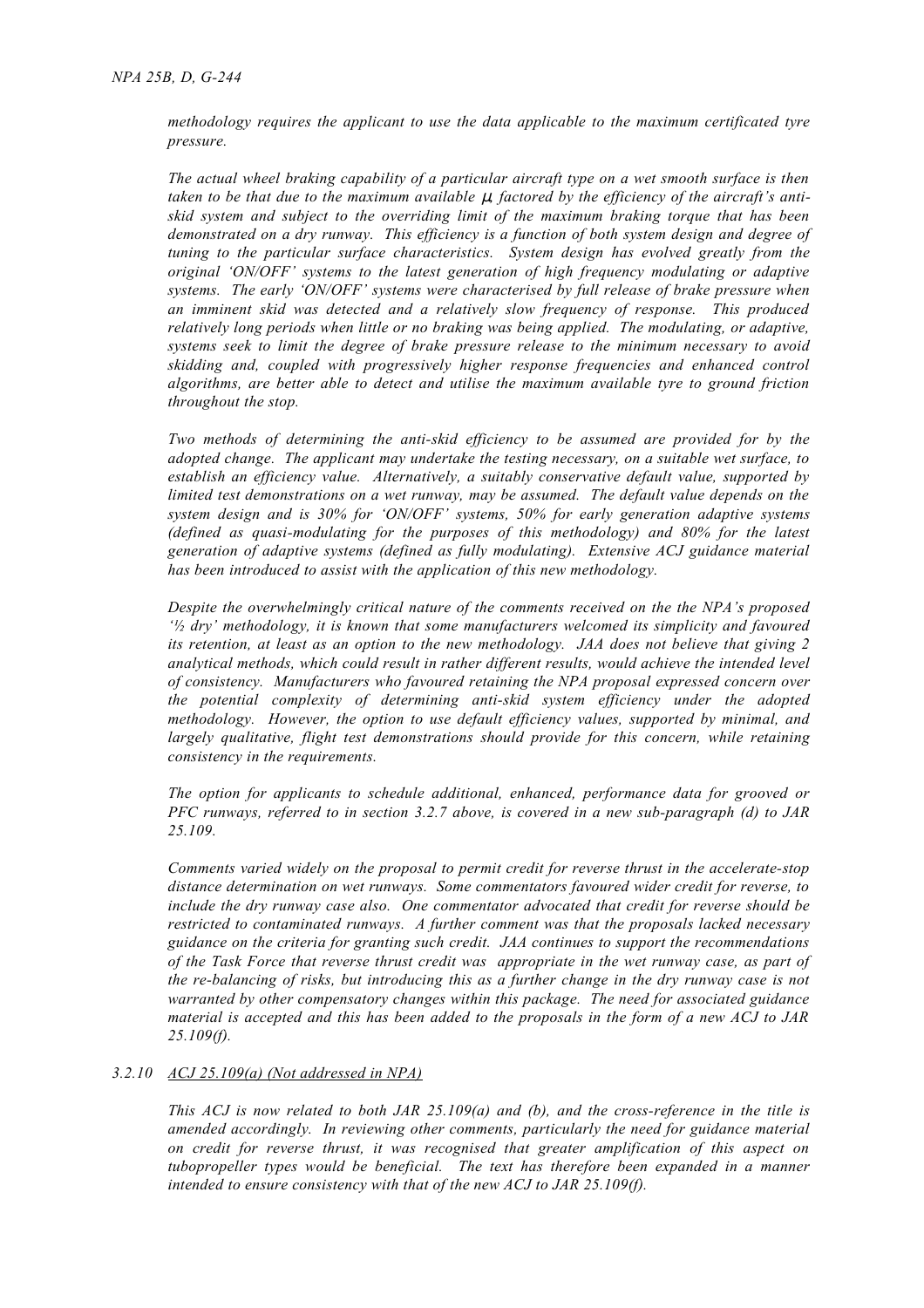# *3.2.11 ACJ 25.109(b). (NPA paragraph 2.2.5)*

*This ACJ provided guidance on the wet runway methodology proposed in the NPA. With the extensive change to this methodology in the adopted amendment, as discussed above, the introduction of the grooved or PFC runway option and the editorial re-arrangement, the necessary guidance material is now given in ACJs associated with JAR 25.109(c) and (d)(2).*

# *3.2.12 JAR 25.113. (NPA paragraph 2.2.6)*

*As proposed in sub-paragraph JAR 25.113(c)(1), the treatment of take-off run on a wet runway, where the take-off distance was determined by the one-engine-inoperative continued take-off distance, accounted for 2 situations, depending upon the precise form of the curved flight path between lift-off and a height of 35 feet. If the end of the take-off distance (i.e. the achievement of a height of 15 feet) fell beyond the mid-point between lift-off and the achievement of a height of 35 feet, the take-off run would have been the distance up to this mid-point where a clearway was available. This would have permitted a small amount of clearway credit, as represented by the difference in horizontal distance between this mid-point and the point where a height of 15 feet was reached. Conversely, if the end of the take-off distance on a wet runway fell before the midpoint from lift-off to the achievement of a height of 35 feet, the take-off run would have been defined as equal to the take-off distance. One commentator disagreed with permitting any clearway credit on a wet runway, while 3 other commentators (including a major association of airframe manufacturers) believed this added complication was not worth the small benefit that might result in some cases.*

*JAA accepts these comments and the adopted change establishes the take-off run on a wet runway as the greater of the one-engine-inoperative distance to a height of 15 feet or 115% of the allengines-operating distance up to the mid-point between lift-off and a height of 35 feet.*

*It was also noted that the existing requirement, and as perpetuated in the NPA, only defined takeoff run for the situation where the take-off distance included a clearway, whereas operating regulations make reference to the take-off run regardless of the presence of clearway. It has always been taken as read that where there was no clearway, take-off run was equal to take-off distance, but this was not specifically stated. The adopted change will remove this anomaly.*

*Taking account of these points, an amended sub-paragraph JAR 25.113(a) and a new subparagraph JAR 25.113(b) are adopted as proposed in the NPA. A sub-paragraph JAR 25.113(c) is adopted which subsumes the technical content of the existing sub-paragraph JAR 25.113(b) for a dry runway, defines take-off run for a wet runway as discussed above and stipulates that, in the absence of clearway, the take-off run is equal to the take-off distance.*

# *3. 2.13 ACJ 25.113(a)(2). (NPA paragraph 2.2.7)*

*The proposed change to this ACJ was purely editorial, consisting of changes to requirement cross-references as necessitated by other proposals in the NPA. One commentator proposed that paragraph (b) should not specify that the initial climb speed should not be less than*  $V_2$  + *10 knots. This is a technical consideration not raised in the NPA and is therefore beyond the scope of the present actions. The revisions to this ACJ are adopted as proposed.*

# *3.2.14 JAR 25.115. (NPA paragraph 2.2.8)*

*No comments were received on this proposal which is adopted without further change.*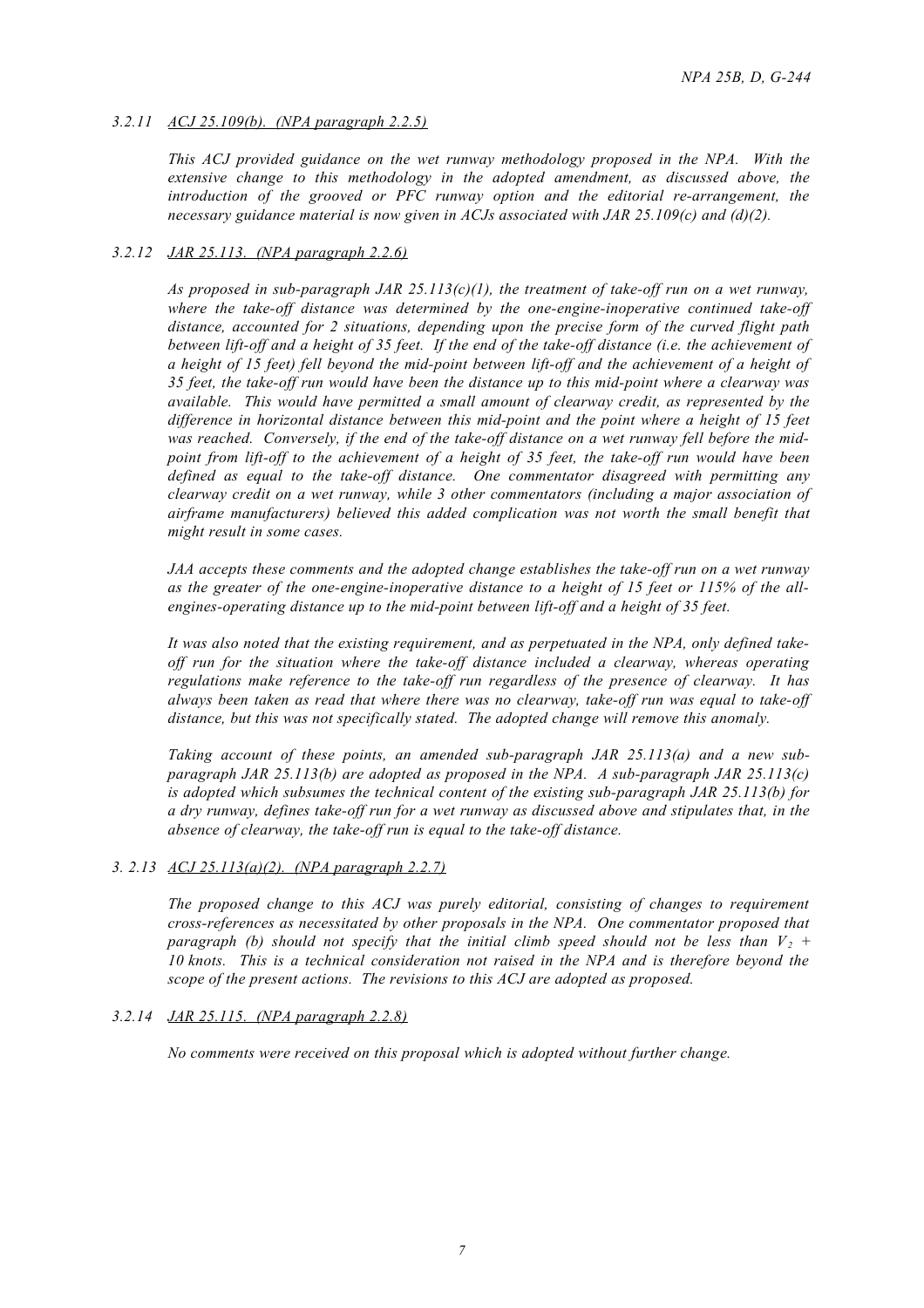## *NPA 25B, D, G-244*

## *3.2.15 JAR 25.735. (NPA paragraph 2.2.9)*

*The proposed amendment to sub-paragraph JAR 25.735(f) would have required the design landing brake kinetic energy capacity rating to be determined with fully worn brakes. Comments were received that, unlike the RTO case, this requirement is not concerned with a limiting kinetic energy rating but is associated with equipment qualification testing. In particular, it related to the kinetic energy taken into account in demonstrating compliance with the TSO 100 landing stops specification. As such, it was stated that specifying fully worn brakes was inappropriate and confused the real purpose of this requirement.*

*JAA concurs with these comments and the adopted change is further amended to delete reference to brake condition in JAR 25.735(f). A new ACJ to this sub-paragraph is introduced to clarify that no specific brake condition is specified for this energy capacity rating determination (as opposed to the RTO rating which will continue to be required to be determined for the fully worn condition, as proposed in the NPA). For the landing rating, the applicant may select any convenient initial brake condition that is within the service range and satisfies the requirements of the brake qualification test specification.*

*One commentator proposed that sub-paragraph JAR 25.735(h) be further amended to permit the option of determining the RTO brake kinetic energy capacity at partially worn brake states. As discussed in Section 3.2.5 above, the scheduling of performance data varying with brake wear state would be a significant technical change that is beyond the scope of these proposals. Another commentator suggested changing the words 'rejected take-off' to 'most severe stop' in this sub-paragraph, citing aircraft that may have higher kinetic energy stopping conditions than in an RTO; for example, following a landing with the flaps fully retracted. This concern is being addressed as a separate regulatory activity involving the appropriate brakes specialists. It would be a significant change, meriting full consultation, and is not appropriate for adoption into the final rule based on the current NPA.*

*Some commentators proposed that the RTO brake kinetic energy rating on a dry runway, and other associated aspects of dry runway RTO performance, should permit account to be taken of reverse thrust. The need to account for worn brakes has been shown by service experience, even where that experience has related to aircraft having reverse thrust available that was not given credit in the certificated performance. There remain a number of operational variables that can affect RTO performance but which are not specifically addressed in the related requirements of JAR 25. JAA would be prepared to consider more detailed treatment of such variables and to include the availability and use of reverse thrust in that review. However, the inclusion of this change in this amendment package is not accepted and would adversely influence the intended balance of this package.*

*One commentator called for sub-paragraphs JAR 25.735(f) and (h) to be combined. However, as the former no longer specifies any particular brake wear state, while the latter retains the proposed specification of fully worn brakes, this combining of sub-paragraphs would not be appropriate.*

*In keeping with the adopted change to sub-paragraph JAR 25.735(f), sub-paragraph (h) is also further amended to cross-refer to the qualification testing of the applicable J-TSO. In both cases, however, the qualification 'or an acceptable equivalent' has been added. This is due to the fact that while JAA is developing a J-TSO to cover brake qualification testing, this work was not complete at the time of finalising the NPA 25B, D, G – 244 amendments to be adopted.*

*Several commentators suggested that the proposed new sub-paragraph JAR 25.735(i), which specifies a flight test demonstration of the maximum kinetic energy RTO, was misplaced in the Design and Construction requirements of JAR 25 sub-part D. JAA concurs and while the adopted change retains this new requirement, it has been re-located, as JAR 25.109(i), within the Flight requirements sub-part.*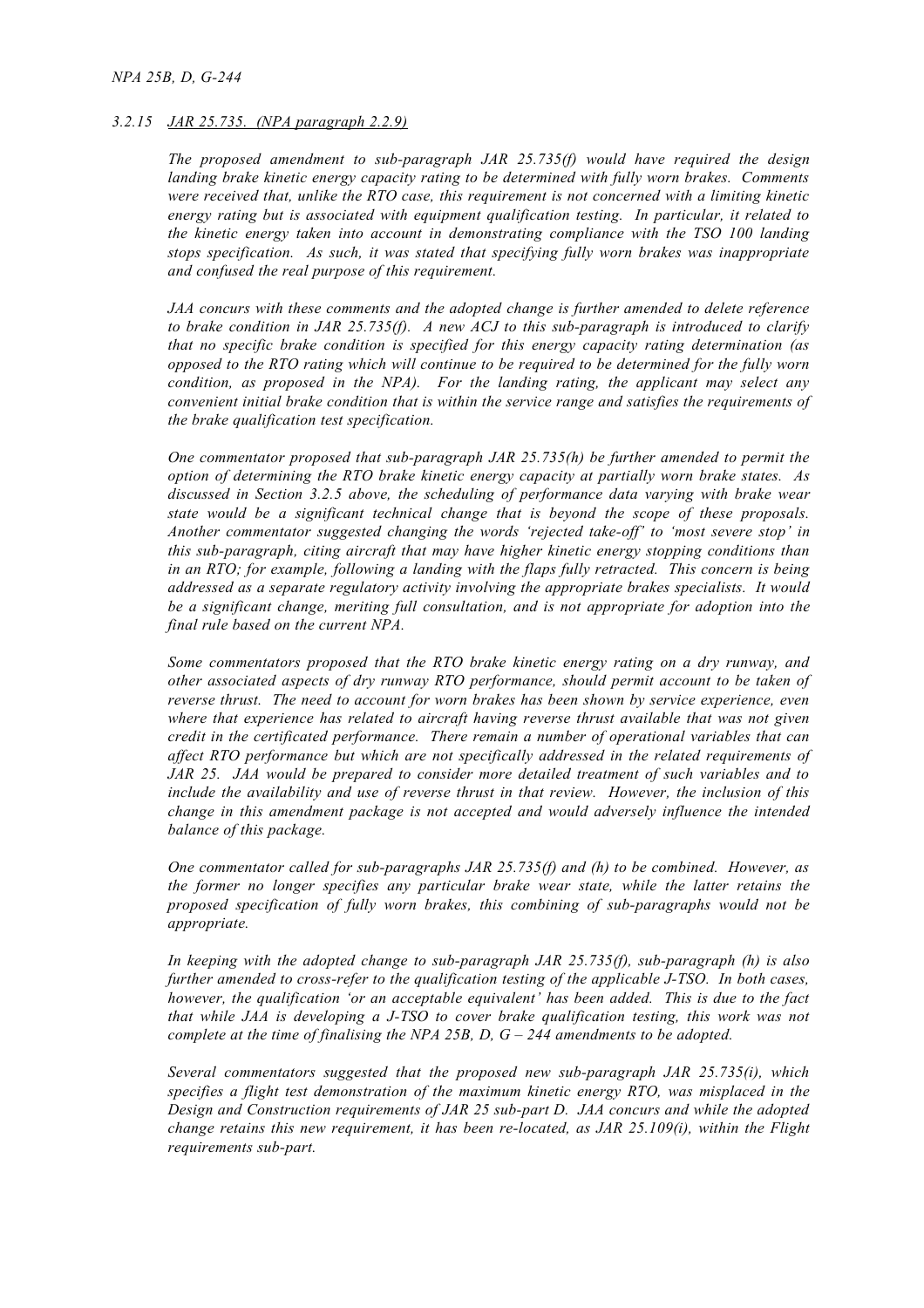*Finally, with the deletion from JAR 25.735 of the proposed new sub-paragraph (i), the relabelling of the existing sub-paragraph (i) as sub-paragraph (j) is no longer necessary. The existing sub-paragraph (i) is therefore retained unchanged and no longer features as a part of these changes.*

## *3.2.16 JAR 25.1533(a). (Not addressed in NPA)*

*The FAA's NPRM 93-8 included a proposal to amend FAR 25.1587(b) to include a reference to dry and wet runway surface conditions. This did not introduce any additional technical considerations, but simply consolidated other aspects of these proposals into sub-part G. This was not included in the NPA. One commentator on the NPRM agreed with the intent of this proposal but suggested it was inappropriately located in 25.1587(b) rather than in 25.1533(a). JAA and FAA concur with this comment and each requirement code will adopt a change to subparagraph 25.1533(a) to add 'runway surface conditions (dry and wet)' to the list of variables already specified therein. FAR 25.1587(b) will not be amended in this respect in the FAA's final rule.*

*Text has also been added to JAR 25.1533(a)(3) to address the establishment, at the option of the applicant, of wet runway take-off data applicable to grooved or PFC runways.*

# *3.2 17 ACJ 25.1533(a)(3). (Not addressed in NPA)*

*This newly adopted ACJ elaborates on the need for operational approval for the use of wet runway data applicable to grooved or PFC surfaced runways. FAA AC 150/5320-12B is referenced as a source of guidance material on construction and maintenance standards for such surfaces.*

# *3.2.18 JAR 25 X 1591. (NPA paragraph 2.2.10)*

*No comments were received on this proposal which is adopted without further change.*

#### *3.2 19 ACJ 25 X 1591. (NPA paragraph 2.2.11)*

*No comments were received on this proposal which is adopted without further change.*

## *3.3 Discussion of Related Operational And Retroactive Aspects*

*It has been noted that the proposals contained in NPA 25B, D, G-244 were derived from a package of recommendations made to the Authorities by an industry-led Task Force that had reviewed the requirements associated with the rejected take-off (RTO) manoeuvre. This was also addressed in the Introduction to the NPA. JAR 25 contains design requirements to be complied with in the certification process for new aeroplane types. Its purpose is not to set the requirements for operation of aircraft, although, in the case of performance requirements, the distinction between design (airworthiness) and operating regulations is not always clear cut. JAR 25 also does not provide a means of retroactively applying new requirements to previously certificated designs. Given also the certification treatment of designs deemed to be derivatives of older models, rather than entirely new types, it can take a very considerable time before changes to design requirements are widely implemented throughout the air transport fleet. Where such retroactivity is deemed necessary, this can be achieved either through the operational requirements, applicable to whole classes of aircraft, or by Airworthiness Directives, applicable to specific aircraft models.*

*As the motivation for these proposals to amend the RTO requirements was a combination of concern over the continuing rate of RTO accidents amongst the in-service fleet and concern over inequitable treatment of competing aircraft designs in a highly commercially important area, a solution that applied across the air transport fleet was envisaged as essential by the Authorities and by the Task Force. For Europe, the solution for implementing the relevant operational and retroactive aspects was seen to be through the initial drafting of JAR-OPS. Since the last publication of NPA 25B, D, G-244, this has been achieved. The aspects involved are wet runway*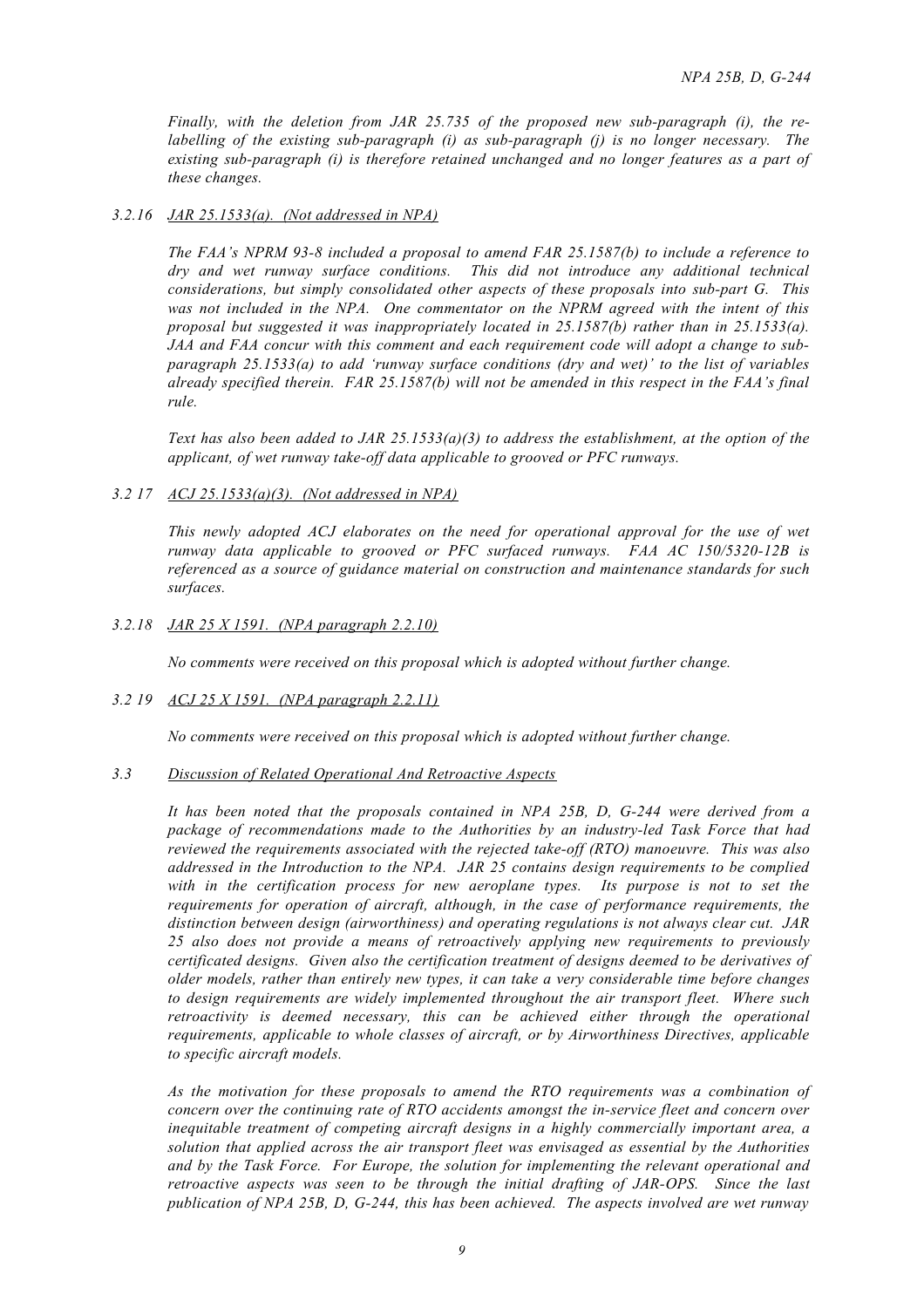*accountability and runway alignment distance accountability; they are addressed by JAR-OPS 1.490.*

*A number of comments were received endorsing the statements in the Introduction and Justification sections of the NPA to the effect that it should be seen as part of an indivisible package with these intended operational requirements. Such commentators stated that their support for the NPA was conditional upon the implementation of these operating requirements also, and urged the JAA to prevail upon the FAA to adopt a similarly complete package. JAA continues to concur with these comments.*

*It is a matter of concern to the JAA that the FAA have adopted a different view and no longer support retroactive application (other than brake energy aspects that were addressed by ADs) and runway alignment accountability. It is understood that the FAA position was based on a costbenefit analysis that showed that these particular aspects, taken in isolation, could not be justified. In JAA's view, the package of proposals should have been considered in combination and would then have been found cost effective in safety terms.*

*In the case of new designs, these amendments to the requirements need to be compared with the standard of JAR 25 Change 5 (FAR 25 Amendment 42) that would otherwise have applied. They permit the calculation of RTO distances to revert to essentially the same standard as applied prior to Change 5/Amendment 42. Data suggested by manufacturers for the effect of this change was a reduction in RTO distance of around 300 feet or an increase in RTO-limited take-off weight of around 7 tonnes on a modern large twin turbo-jet aeroplane on a dry runway. Viewed globally, the introduction of wet runway accountability (in countries where this was not previously required) represents a useful enhancement in overall safety. However, the re-balancing of takeoff performance on a wet runway using a 15 feet screen height, a lower V1 and credit for reverse thrust, will often result in little or no reduction in take-off weight compared to a dry runway. The RTO-limited weight on a wet runway under these amendments is likely to be higher than on a dry runway in accordance with Change 5/Amendment 42. Thus, this aspect offers both safety and commercial benefits.*

*The lack of accountability for runway alignment distance is an historically established practice. However, its significance has increased with increasing fuselage lengths, and this factor can significantly impact the intended margins for all take-offs and RTOs. This concern has also been recognised recently by ICAO. An amendment to Annex 6 has introduced the need for runway alignment distance accountability as an ICAO Standard. (ICAO Annex 6 Part 1, Chapter 5, Paragraph 5.2.8.1 refers.) On the largest modern aeroplanes, this effect can amount to a distance of the same order as the benefit in RTO distances under these amendments compared to Change 5/Amendment 42. Thus, in situations where runway alignment within the scheduled runway length is a factor, this addition to the operating requirements can compensate well for the reduction in scheduled RTO distance compared to current requirements. JAA concurs with the comment that it cannot continue to be logical to give credit for distances of this magnitude for runway length that is already behind the aircraft at the start of the take-off roll as if it were still available ahead of the aircraft for the ensuing take-off or RTO. Furthermore, JAA sees no reason for member States failing to adopt the ICAO Standard on this topic.*

*For existing types, the illogicality of continuing to ignore alignment distance is equally applicable.*

*For operators who were not previously required to account for the effects of a wet runway surface, this aspect will be a newly imposed regulatory standard. However, given that the commercial impact on performance-limited take-off weights is generally small, the major concern has been over the costs of providing the data. The intention expressed at the Task Force, and still upheld by JAA, is that maximum use be made of existing wet runway data. A survey of manufacturers revealed that such data were available for virtually all the turbo-jet types back to, and including, the first generation types such as the B707 and DC-8. (The only exception of any significance appeared to be the Mercure and, possibly, some models of Caravelle. Neither of these types are believed to be still in commercial operation in Europe or North America). The data were produced in accordance with JAR 25 X 1591 and its associated AMJ, or the earlier*